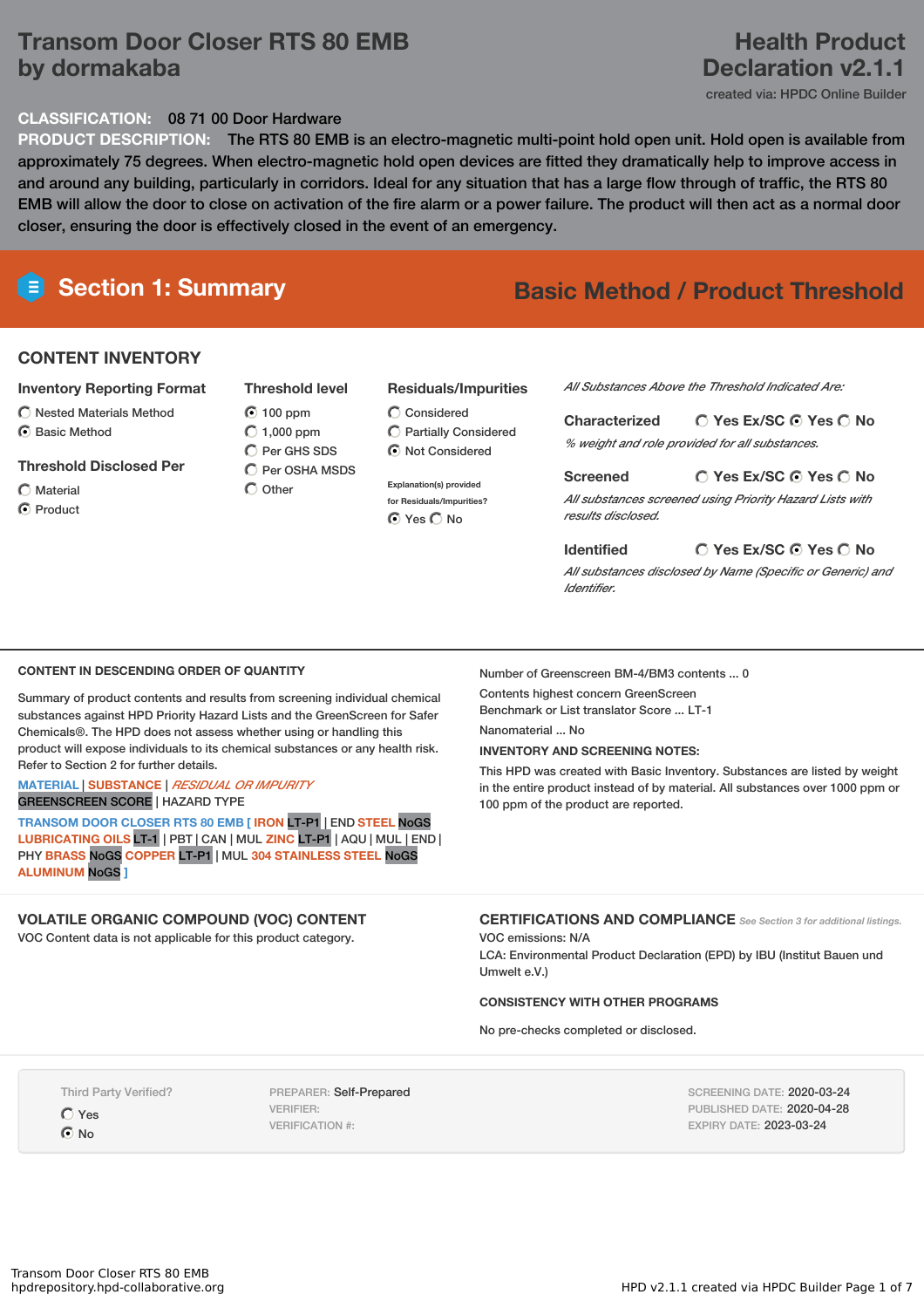This section lists contents in a product based on specific threshold(s) and reports detailed health information including hazards. This *HPD uses the inventory method indicated above, which is one of three possible methods:*

- *Basic Inventory method with Product-level threshold.*
- *Nested Material Inventory method with Product-level threshold*
- *Nested Material Inventory method with individual Material-level thresholds*

Definitions and requirements for the three inventory methods and requirements for each data field can be found in the HPD Open *Standard version 2.1.1, available on the HPDC website at: [www.hpd-collaborative.org/hpd-2-1-1-standard](https://www.hpd-collaborative.org/hpd-2-1-1-standard)*

# **TRANSOM DOOR CLOSER RTS 80 EMB**

PRODUCT THRESHOLD: 100 ppm **RESIDUALS AND IMPURITIES CONSIDERED:** No

RESIDUALS AND IMPURITIES NOTES: No residuals or impurities are expected in these materials at or above the inventory threshold. dormakaba products consist of finished components, and no chemical reactions are needed to develop our products.

OTHER PRODUCT NOTES: -

| <b>IRON</b>                                                    |                                              |                                   |                                      | ID: 7439-89-6                                  |  |
|----------------------------------------------------------------|----------------------------------------------|-----------------------------------|--------------------------------------|------------------------------------------------|--|
| HAZARD SCREENING METHOD: Pharos Chemical and Materials Library |                                              | HAZARD SCREENING DATE: 2020-03-24 |                                      |                                                |  |
| %: $54.02 - 54.02$                                             | $G.S. LT-P1$                                 | RC: Both                          | ROLE: Closer body                    |                                                |  |
| <b>HAZARD TYPE</b>                                             | <b>AGENCY AND LIST TITLES</b>                | WARNINGS                          |                                      |                                                |  |
| <b>ENDOCRINE</b>                                               | <b>TEDX - Potential Endocrine Disruptors</b> |                                   | <b>Potential Endocrine Disruptor</b> |                                                |  |
|                                                                |                                              |                                   |                                      |                                                |  |
| <b>SUBSTANCE NOTES: -</b>                                      |                                              |                                   |                                      |                                                |  |
|                                                                |                                              |                                   |                                      |                                                |  |
| <b>STEEL</b>                                                   |                                              |                                   |                                      | ID: 12597-69-2                                 |  |
| HAZARD SCREENING METHOD: Pharos Chemical and Materials Library |                                              |                                   | HAZARD SCREENING DATE: 2020-03-24    |                                                |  |
| %: $37.14 - 37.14$                                             | GS: NoGS                                     | RC: Both                          | NANO: No                             | ROLE: Closer body                              |  |
| <b>HAZARD TYPE</b>                                             | AGENCY AND LIST TITLES                       | WARNINGS                          |                                      |                                                |  |
| None found                                                     |                                              |                                   |                                      | No warnings found on HPD Priority Hazard Lists |  |
| SUBSTANCE NOTES: -                                             |                                              |                                   |                                      |                                                |  |
|                                                                |                                              |                                   |                                      |                                                |  |
| <b>LUBRICATING OILS</b>                                        |                                              |                                   |                                      | ID: 74869-22-0                                 |  |
| HAZARD SCREENING METHOD: Pharos Chemical and Materials Library |                                              |                                   | HAZARD SCREENING DATE: 2020-03-24    |                                                |  |
| %: 4.07                                                        | $GS: LT-1$                                   | RC: None                          | NANO: No                             | ROLE: Hydraulic fluid                          |  |
|                                                                |                                              |                                   |                                      |                                                |  |
|                                                                |                                              |                                   |                                      |                                                |  |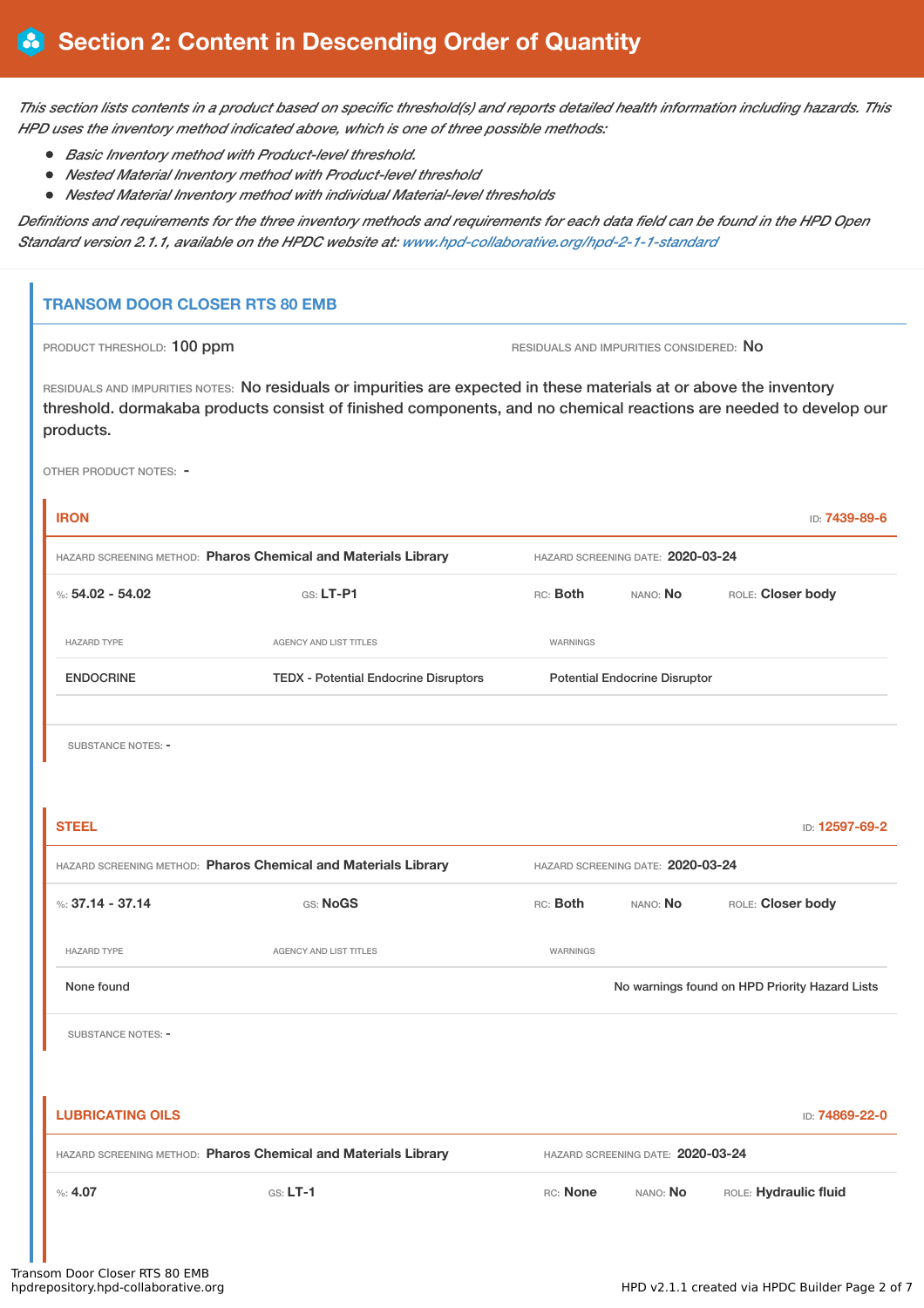| <b>HAZARD TYPE</b> | <b>AGENCY AND LIST TITLES</b>     | WARNINGS                                                                                          |
|--------------------|-----------------------------------|---------------------------------------------------------------------------------------------------|
| <b>PBT</b>         | EC - CEPA DSL                     | Persistent, Bioaccumulative and inherently Toxic (PBITH) to<br>humans                             |
| <b>CANCER</b>      | EU - GHS (H-Statements)           | H350 - May cause cancer                                                                           |
| <b>CANCER</b>      | <b>EU - REACH Annex XVII CMRs</b> | Carcinogen Category 2 - Substances which should be<br>regarded as if they are Carcinogenic to man |
| <b>MULTIPLE</b>    | ChemSec - SIN List                | CMR - Carcinogen, Mutagen &/or Reproductive Toxicant                                              |
| <b>CANCER</b>      | EU - Annex VI CMRs                | Carcinogen Category 1B - Presumed Carcinogen based on<br>animal evidence                          |
| <b>CANCER</b>      | GHS - Australia                   | H350 - May cause cancer                                                                           |

SUBSTANCE NOTES: Hydraulic fluid used to regulate door closing speed. Users operating the door are not exposed to the oil, which is fully contained by the metal encasement of the closer. As such, the actual risks associated with the closer's installation and use in a building are minimal and the listed hazards can be deemed irrelevant to the end-user.

| <b>ZINC</b>                                                    |                                                |                                                             |                                | ID: 7440-66-6                                         |
|----------------------------------------------------------------|------------------------------------------------|-------------------------------------------------------------|--------------------------------|-------------------------------------------------------|
| HAZARD SCREENING METHOD: Pharos Chemical and Materials Library |                                                | HAZARD SCREENING DATE: 2020-03-24                           |                                |                                                       |
| %2.75                                                          | $GS: LT-PI$                                    | RC: None                                                    | NANO: No                       | ROLE: Closer body                                     |
| <b>HAZARD TYPE</b>                                             | <b>AGENCY AND LIST TITLES</b>                  | WARNINGS                                                    |                                |                                                       |
| <b>ACUTE AQUATIC</b>                                           | EU - GHS (H-Statements)                        | H400 - Very toxic to aquatic life                           |                                |                                                       |
| <b>CHRON AQUATIC</b>                                           | EU - GHS (H-Statements)                        | H410 - Very toxic to aquatic life with long lasting effects |                                |                                                       |
| <b>MULTIPLE</b>                                                | German FEA - Substances Hazardous to<br>Waters | Class 2 - Hazard to Waters                                  |                                |                                                       |
| <b>ENDOCRINE</b>                                               | <b>TEDX - Potential Endocrine Disruptors</b>   | <b>Potential Endocrine Disruptor</b>                        |                                |                                                       |
| PHYSICAL HAZARD (REACTIVE)                                     | EU - GHS (H-Statements)                        |                                                             |                                | H250 - Catches fire spontaneously if exposed to air   |
| PHYSICAL HAZARD (REACTIVE)                                     | EU - GHS (H-Statements)                        |                                                             | which may ignite spontaneously | H260 - In contact with water releases flammable gases |
|                                                                |                                                |                                                             |                                |                                                       |

SUBSTANCE NOTES: Die-cast closer components. The hazards associated with zinc are dependent upon the form in which zinc is provided. As zinc is inert upon receipt by dormakaba and unlikely to leach from the closer into the environment, the risk of exposure to zinc components is negligible and the listed hazards ca be deemed irrelevant to the end-user.

| <b>BRASS</b>       |                                                                |          |                                   | <b>ID: 12597-71-6</b>                          |
|--------------------|----------------------------------------------------------------|----------|-----------------------------------|------------------------------------------------|
|                    | HAZARD SCREENING METHOD: Pharos Chemical and Materials Library |          | HAZARD SCREENING DATE: 2020-03-24 |                                                |
| %: 1.16 - 1.16     | GS: NoGS                                                       | RC: Both | NANO: No                          | ROLE: Closer body                              |
| <b>HAZARD TYPE</b> | <b>AGENCY AND LIST TITLES</b>                                  | WARNINGS |                                   |                                                |
| None found         |                                                                |          |                                   | No warnings found on HPD Priority Hazard Lists |
|                    |                                                                |          |                                   |                                                |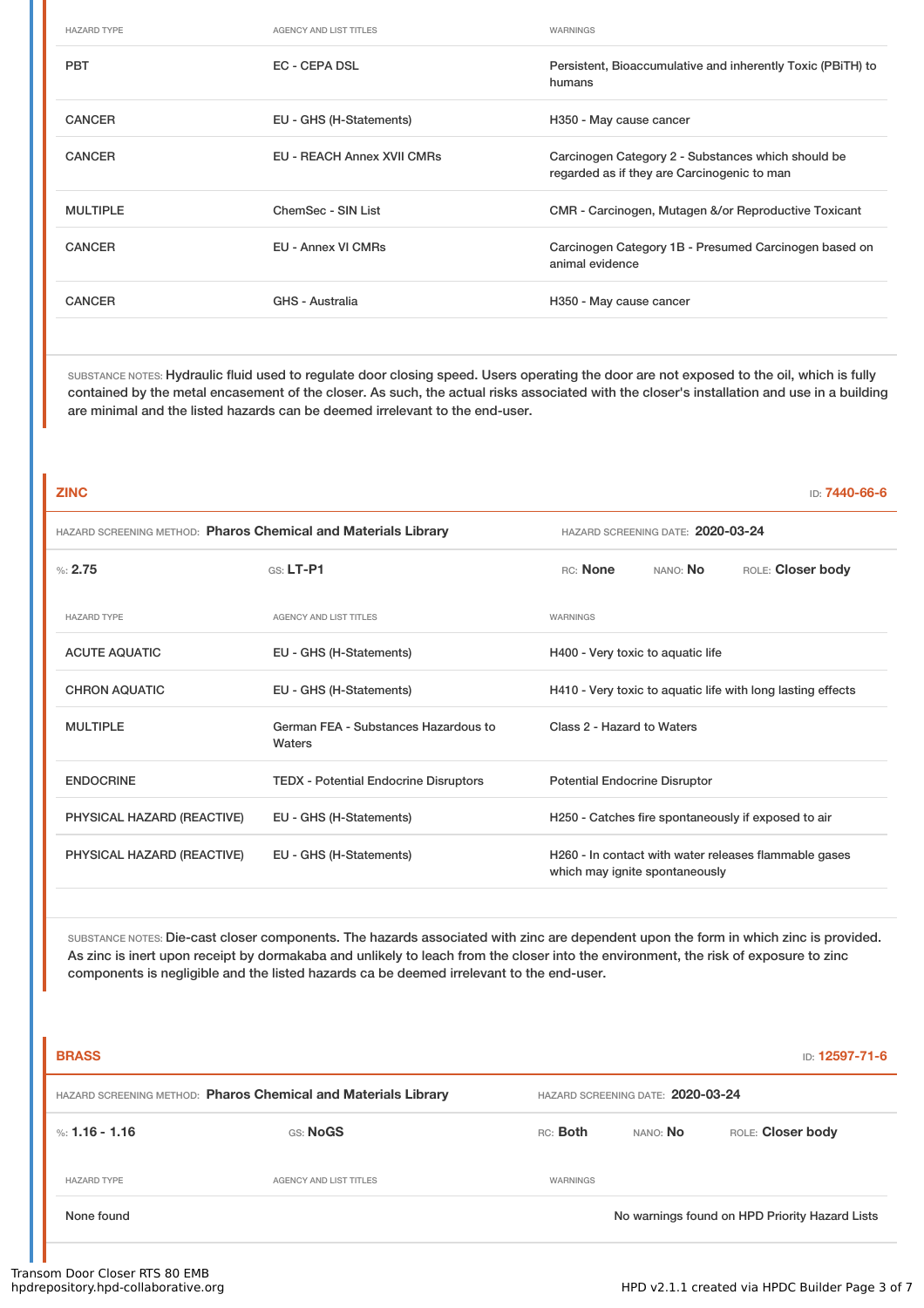| <b>COPPER</b>                                                  |                                                |                                   |                                   | ID: 7440-50-8                                  |  |
|----------------------------------------------------------------|------------------------------------------------|-----------------------------------|-----------------------------------|------------------------------------------------|--|
| HAZARD SCREENING METHOD: Pharos Chemical and Materials Library |                                                | HAZARD SCREENING DATE: 2020-03-24 |                                   |                                                |  |
| %: $0.48 - 0.48$                                               | GS: LT-P1                                      | RC: Both                          | NANO: No                          | ROLE: Electrical cable                         |  |
| <b>HAZARD TYPE</b>                                             | AGENCY AND LIST TITLES                         | WARNINGS                          |                                   |                                                |  |
| <b>MULTIPLE</b>                                                | German FEA - Substances Hazardous to<br>Waters |                                   | Class 2 - Hazard to Waters        |                                                |  |
| <b>SUBSTANCE NOTES: -</b>                                      |                                                |                                   |                                   |                                                |  |
| <b>304 STAINLESS STEEL</b>                                     |                                                |                                   |                                   | ID: 12597-68-1                                 |  |
| HAZARD SCREENING METHOD: Pharos Chemical and Materials Library | HAZARD SCREENING DATE: 2020-03-24              |                                   |                                   |                                                |  |
| %: $0.24 - 0.24$                                               | GS: NoGS                                       | RC: Both                          | NANO: No                          | ROLE: Screws                                   |  |
| <b>HAZARD TYPE</b>                                             | AGENCY AND LIST TITLES                         | WARNINGS                          |                                   |                                                |  |
| None found                                                     |                                                |                                   |                                   | No warnings found on HPD Priority Hazard Lists |  |
| SUBSTANCE NOTES: -                                             |                                                |                                   |                                   |                                                |  |
|                                                                |                                                |                                   |                                   |                                                |  |
| <b>ALUMINUM</b>                                                |                                                |                                   |                                   | ID: 91728-14-2                                 |  |
| HAZARD SCREENING METHOD: Pharos Chemical and Materials Library |                                                |                                   | HAZARD SCREENING DATE: 2020-03-24 |                                                |  |
| % 0.14                                                         | GS: NoGS                                       | RC: Both                          | NANO: No                          | ROLE: Closer body                              |  |

None found Now arrings found on HPD Priority Hazard Lists

SUBSTANCE NOTES: The hazards associated with aluminum are dependent upon the form in which aluminum is provided. As aluminum is inert upon receipt by dormakaba and unlikely to leach from the product into the environment, the risk of exposure to aluminum components is negligible and the listed hazards can be deemed irrelevant to the end-user.

HAZARD TYPE **AGENCY AND LIST TITLES AGENCY AND LIST TITLES**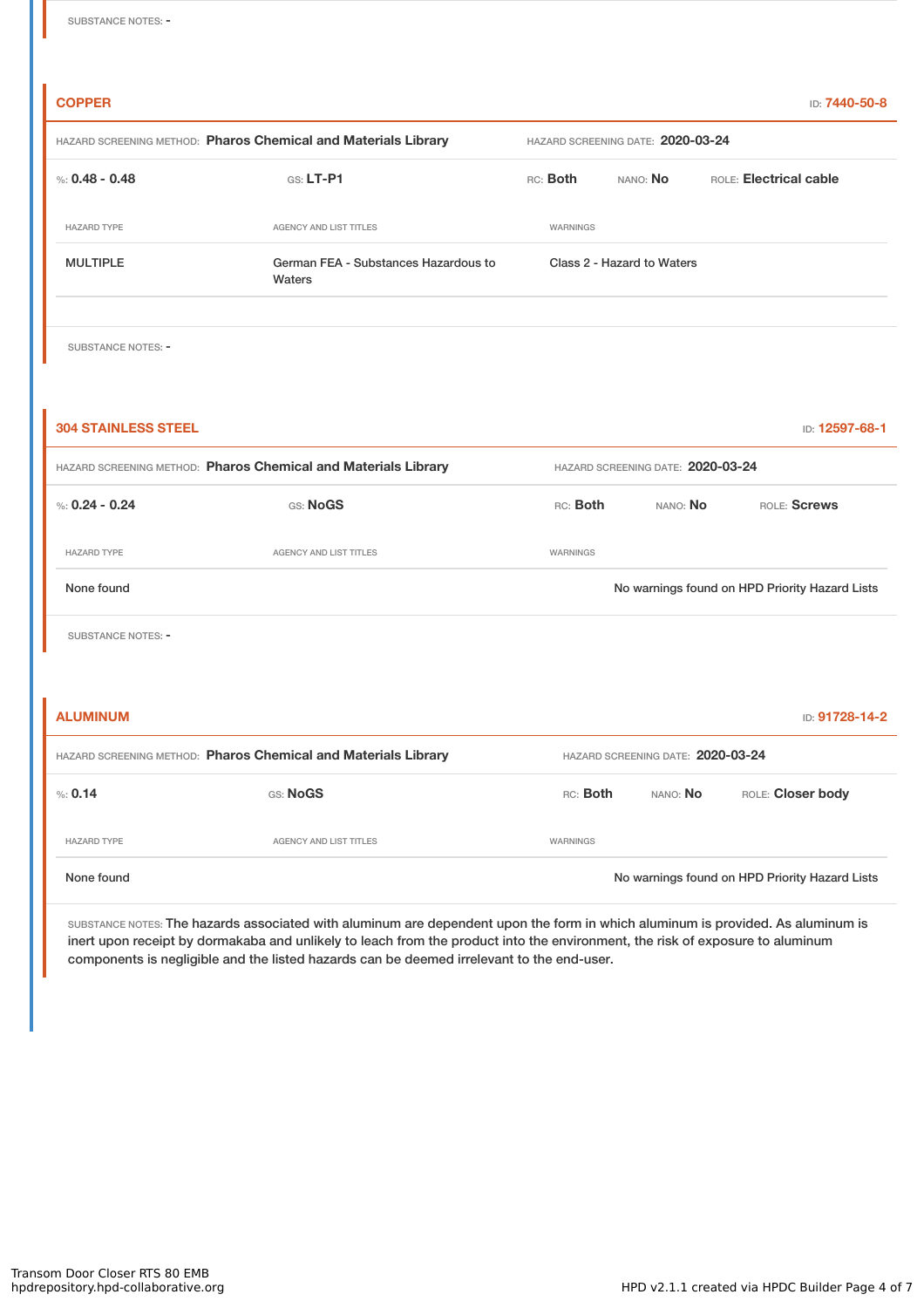This section lists applicable certification and standards compliance information for VOC emissions and VOC content. Other types of *health or environmental performance testing or certifications completed for the product may be provided.*

| <b>VOC EMISSIONS</b>                                                                         | N/A                                   |                     |                       |
|----------------------------------------------------------------------------------------------|---------------------------------------|---------------------|-----------------------|
| CERTIFYING PARTY: Self-declared<br>APPLICABLE FACILITIES: N/A<br><b>CERTIFICATE URL:</b>     | <b>ISSUE DATE: 2020-</b><br>$03 - 24$ | <b>EXPIRY DATE:</b> | CERTIFIER OR LAB: N/A |
| CERTIFICATION AND COMPLIANCE NOTES: This HPD is for a product that is NOT liquid/wet applied |                                       |                     |                       |
| - - -                                                                                        |                                       |                     | .                     |

| <b>LCA</b>                                                                                                                                                                                                                                             |                                                | <b>Environmental Product</b><br><b>Declaration (EPD) by</b><br><b>IBU (Institut Bauen und</b><br>Umwelt e.V.) |                                                                                                  |  |
|--------------------------------------------------------------------------------------------------------------------------------------------------------------------------------------------------------------------------------------------------------|------------------------------------------------|---------------------------------------------------------------------------------------------------------------|--------------------------------------------------------------------------------------------------|--|
| CERTIFYING PARTY: Third Party<br>APPLICABLE FACILITIES: dormakaba facilities Germany<br><b>CERTIFICATE URL:</b><br>https://www.dormakaba.com/resource/blob/17208/cd39eed5c1c6dc72531245933dcf3377/epd-<br>bts-80---bts-80-emb---rts-80-emb-en-data.pdf | <b>ISSUE</b><br>DATE:<br>$2014 -$<br>$10 - 28$ | <b>EXPIRY</b><br>DATE:<br>$2020 -$<br>$10 - 27$                                                               | <b>CERTIFIER</b><br>OR LAB:<br>Institut<br><b>Bauen</b><br>und<br><b>Umwelt</b><br>e.V.<br>(IBU) |  |

CERTIFICATION AND COMPLIANCE NOTES:

# **H** Section 4: Accessories

This section lists related products or materials that the manufacturer requires or recommends for installation (such as adhesives or fasteners), maintenance, cleaning, or operations. For information relating to the contents of these related products, refer to their *applicable Health Product Declarations, if available.*

No accessories are required for this product.

# **Section 5: General Notes**

dormakaba has resulted from the merger of the two well-established brands Dorma and Kaba, both known for their expertise in the area of smart and secure access solutions. Together we stand for more than 150 years of security and reliability. Our master brand dormakaba stands for our offering of products, solutions and services for secure access to buildings and rooms from a single source. Our global brand power supports us to become the trusted industry leader. For more information, please go to: www.dormakaba.com. The information contained in this HPD is to be used only as a voluntary information on our products. dormakaba makes no representation or warranty as to the completeness or accuracy of the information contained herein. The products and specifications set forth in this HPD are subject to change without notice and dormakaba disclaims any and all liability for such changes. The information contained herein is provided without warranties of any kind, either express or implied, and dormakaba disclaims any and all liability for typographical, printing, or production errors or changes affecting the specifications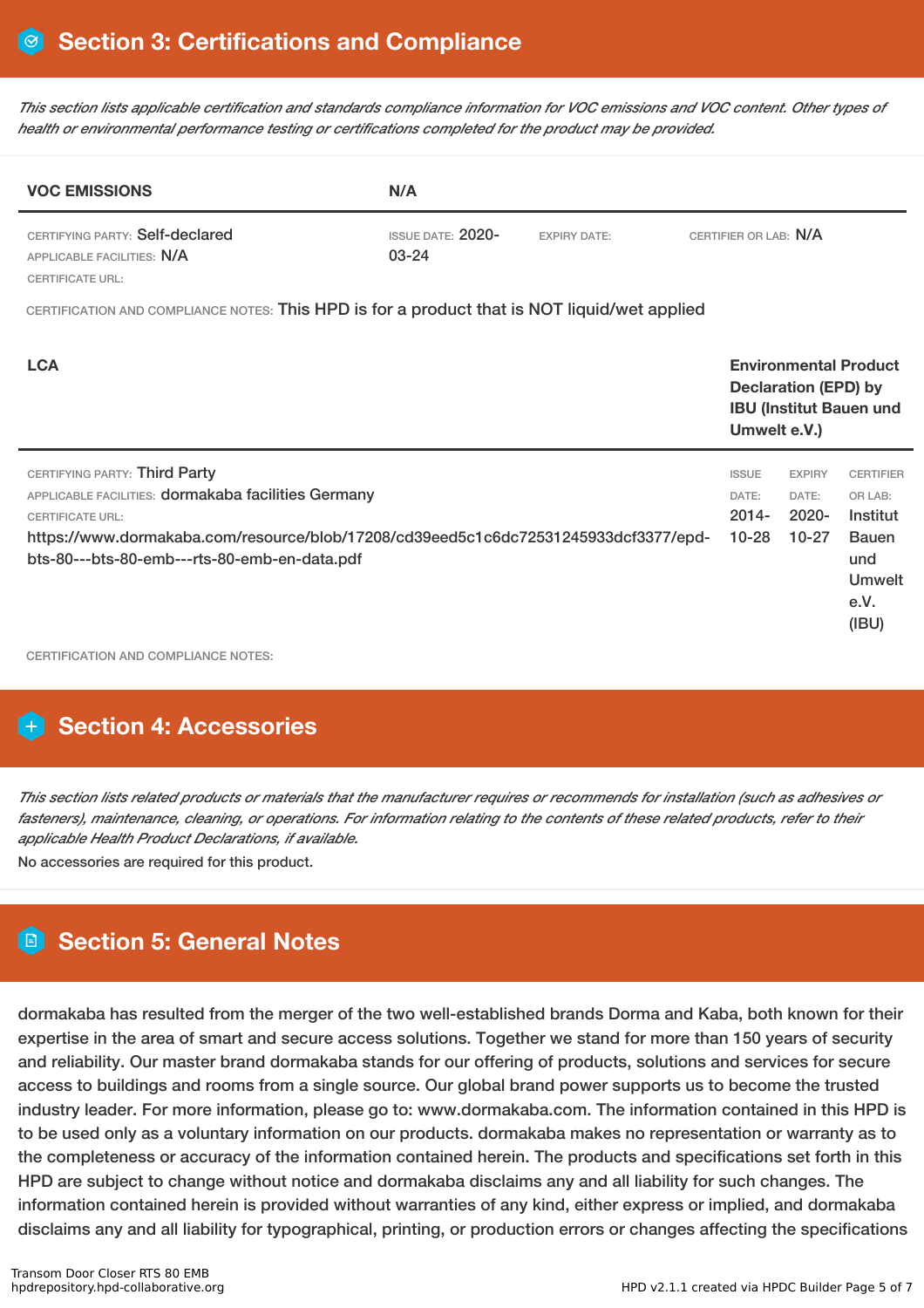contained herein. dormakaba DISCLAIMS ALL WARRANTIES, EXPRESS OR IMPLIED, INCLUDING, BUT NOT LIMITED TO, THE IMPLIED WARRANTIES OF MERCHANTABILITY AND FITNESS FOR A PARTICULAR PURPOSE. IN NO EVENT WILL dormakaba BE LIABLE FOR ANY INCIDENTAL, INDIRECT OR CONSEQUENTIAL DAMAGES ARISING FROM THE SALE OR USE OF ANY PRODUCT. All sales of products shall be subject to dormakaba's applicable General Terms and Conditions, a copy of which will be provided by your local dormakaba organisation upon request.